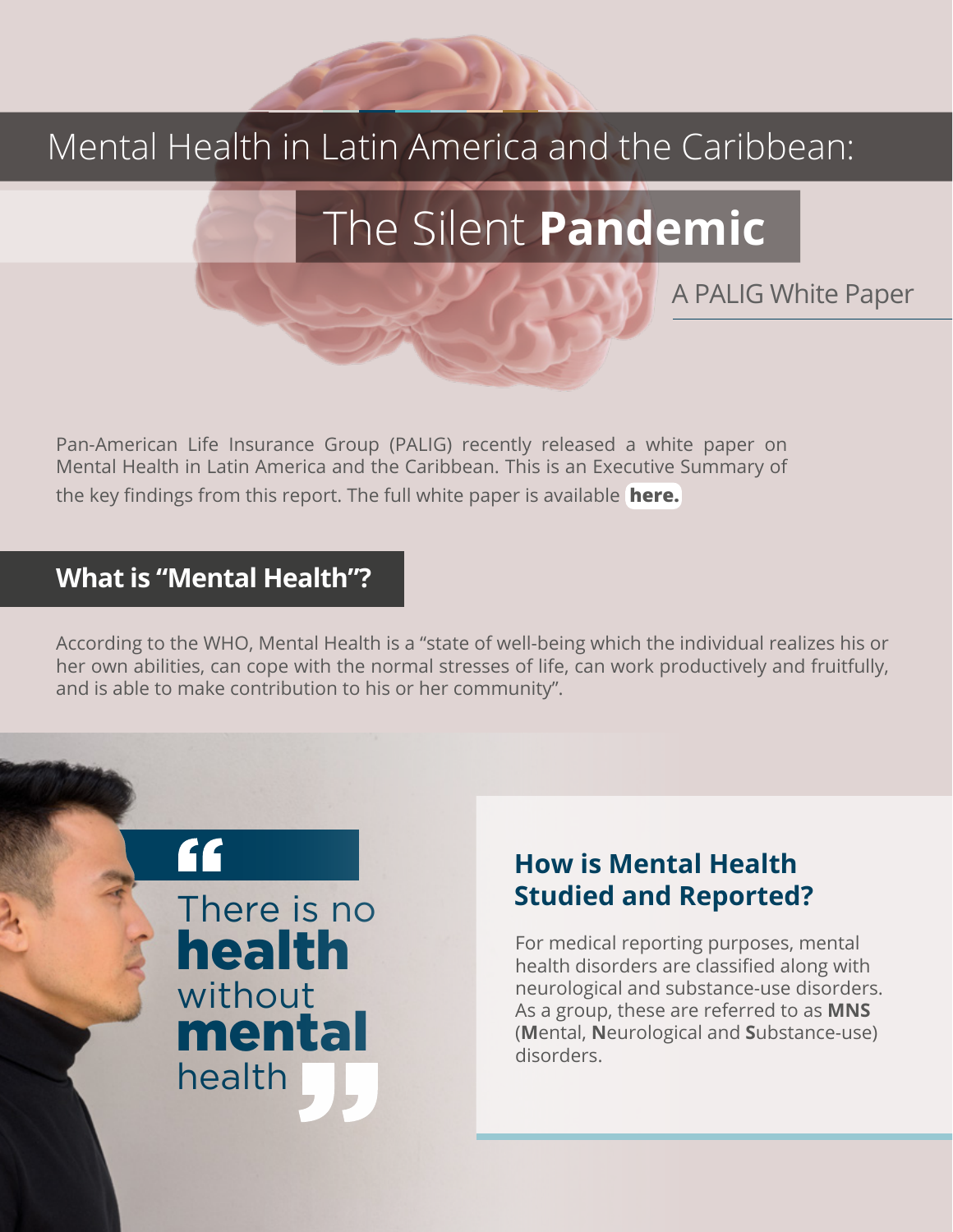## Health and other MNS Disorders **Types of Mental**

There are many different types of mental health and other MNS disorders. The most common are depression, anxiety disorders, and pain disorders. While less common, conditions such as schizophrenia, bipolar disorder and autism weight heavily on individuals and their families.

#### **Stigma and Mental Health Disorders**

In many cultures, there is a stigma associated with mental health and other MNS disorders. In Latin

America, traditional cultural values such as machismo, marianismo, and familismo, reduce peoples' willingness to share what they are feeling or seek help. Stigma often also causes families of the mentally ill to conceal the illness and treat-

*Stigma "a mark of disgrace or shame that sets a person apart from others"*

ments, which can result in inaccurate diagnoses, poor treatment and worse outcomes.

#### **Mental Health Disorders are common throughout the region.**

MNS disorders are widespread throughout Latin America and the Caribbean and are associated with a great deal of disability, often for the life of the sufferer. Mental Health and other MNS disorders are second only to non-communicable chronic diseases (e.g. diabetes) in terms of the burden of disease (DALYs ) throughout the region.

#### **1 in 4**

people in the Americas experiences mental illness and/or substance use disorder in their lifetime PAHO, 2018.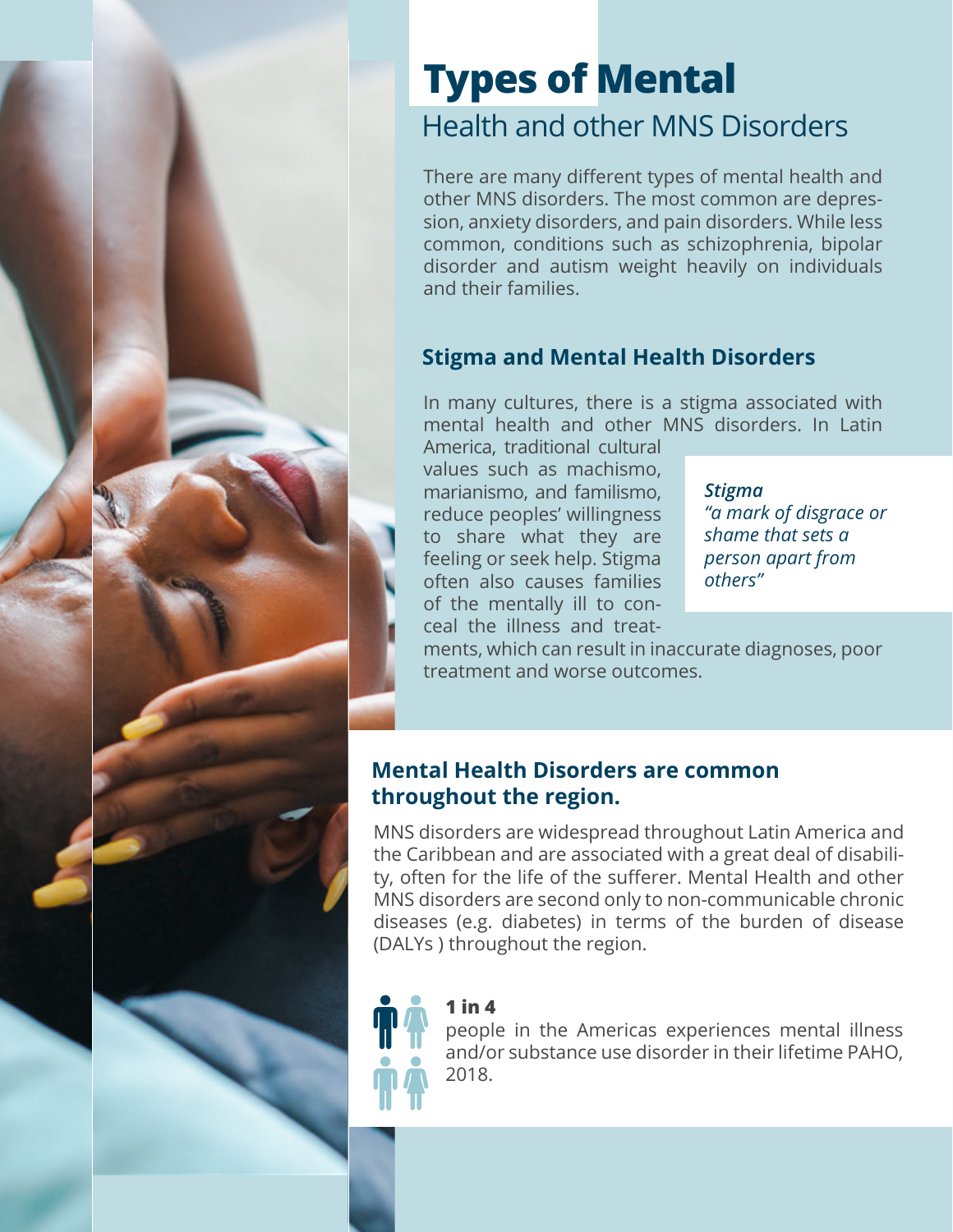#### **Suicide**

DALY = Disability-adjusted Life Year is a metric used by international health organizations to measure and compare the impact of diseases and medical conditions. The most extreme, and catastrophic, end point of a mental health condition is suicide. Rates of suicide vary widely among countries in the Western Hemisphere, with the highest rates in the U.S. and Canada and lowest rates among non-Latin American Caribbean countries.



#### **The Cost of Mental Health Disorders**

Mental health and other MNS disorders are costly to individuals, communities and societies. People with MNS disorders incur significantly higher healthcare costs and miss more days of work than those without MNS. Workers with treatment-resistant depression, for example, miss three-times the number of days of work and cost nearly three-times as much in healthcare costs, as those without depression.

#### **The Causes of Mental Health Disorders**

Mental illness and substance-use disorders are generally not caused by one thing, but arise from the interplay of genes, environment and a host of other factors. Some of the most common contributing factors to MNS disorders include: one's social environment (e.g. unemployment, overcrowding); stress; biological factors (e.g. chemical imbalances), having few friends or feeling lonely or isolated, and having a serious medical condition, among others.

#### **Under-diagnosed and undertreated**

There is wide gap between how common MNS disorders are in Latin America and Caribbean and the relatively small amount of money that is spent preventing or treating these conditions. For example, while the U.S. and Canada spend approximately 8% of their total government budget on mental health, a number of Central American countries spend less than 0.2% of their healthcare budget on mental health. Private employers and insurance companies therefore play an important role in helping to fill these gaps in in awareness of MNS disorders and proper treatment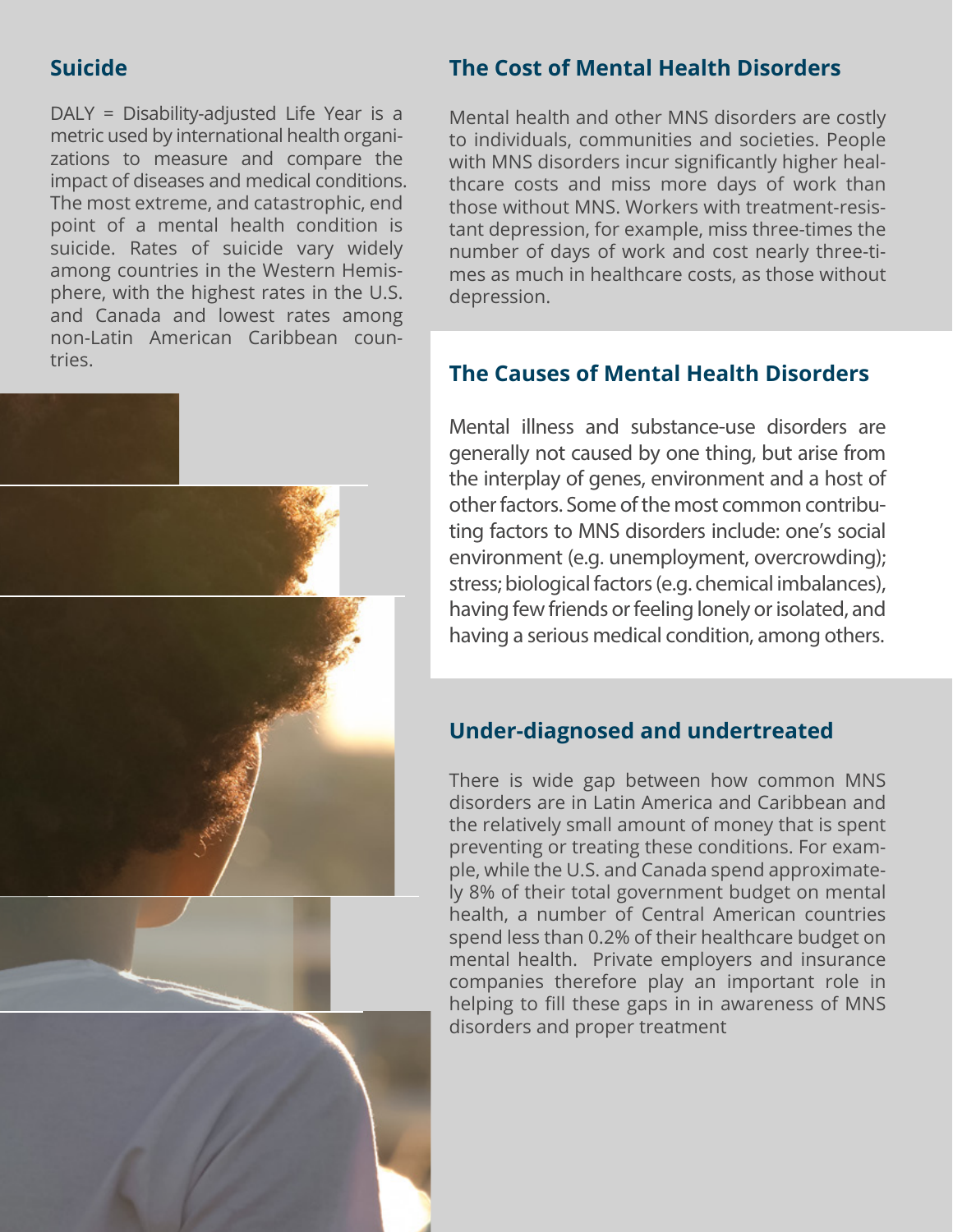

#### **COVID-19 and Mental Health**

The COVID-19 Pandemic significantly increased the rates of mental health disorders, both among healthcare providers as well as the population as a whole. Rates of mental health disorders in Latin American and Caribbean countries during the COVID-19 pandemic increased between 20%-40% – some of the highest increases in the world!

#### **Workplace Mental Health Programs**

Employers play an important role in attacking this silent epidemic of mental and other MNS disorders. Workplaces can be an ideal site for supportive prevention and care programs related to mental health. The "4 A's" are a helpful framework for establishing a mental health-friendly workplace.

#### The 4 A's of a Mental Health-Friendly Workplace

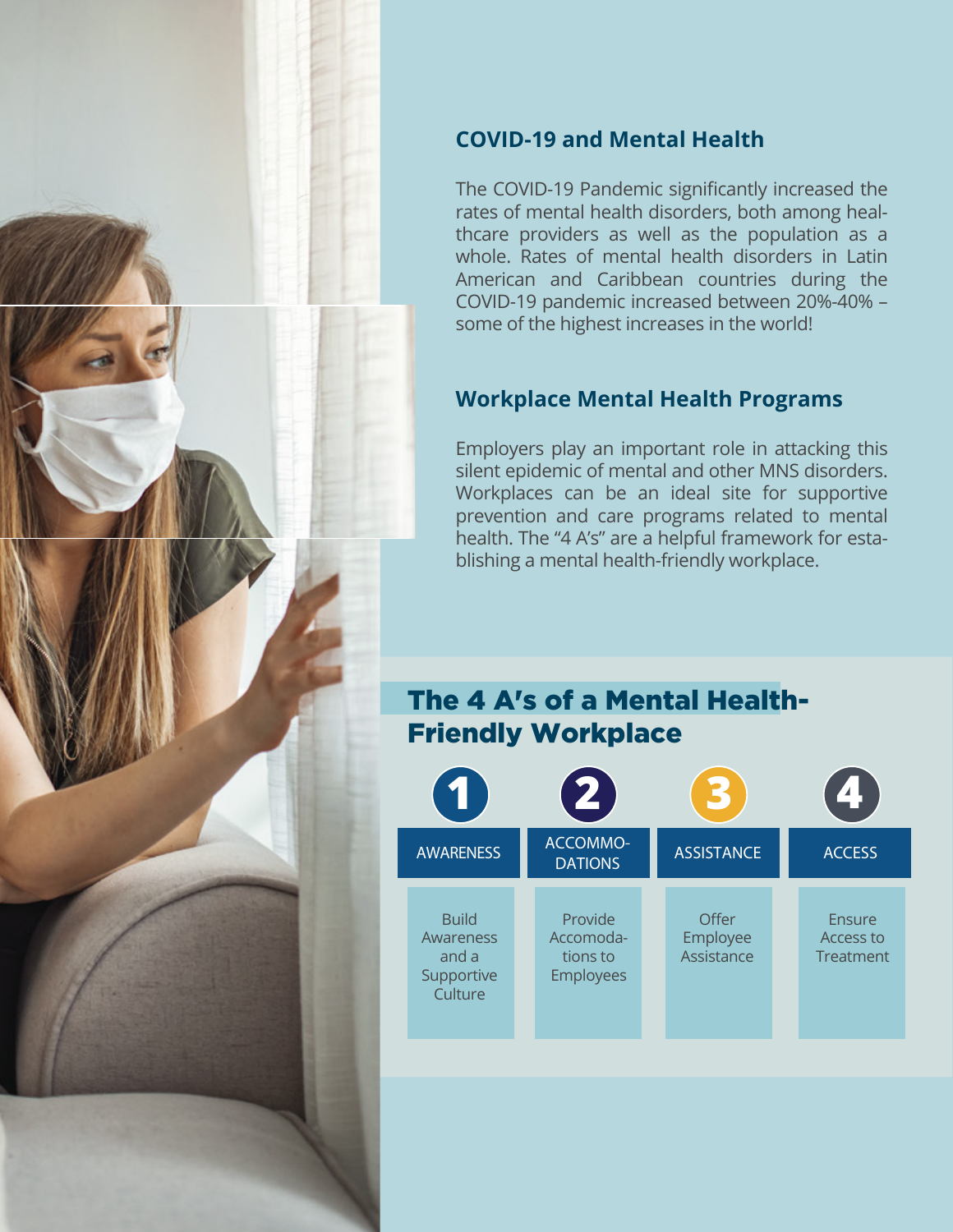# Caring for Your Own Mental Health

Protecting your own mental health is important before you can help others. Some keys to taking care of your own mental health include:



**Taking care of your body**  through sleep, good nutrition and exercise



**Making time to unwind - doing** activities you enjoy



**Letting go –** of things you can't control



**Limiting social media –** especially sad, disturbing news



**Connecting with others - and** sharing your feelings



**Connecting your community - both** in-person and online



**Asking for help –** if you are experiencing depression or other negative feelings, especially suicidal thoughts

#### **Resources on Mental Health**

PALIG's white paper report on Mental Health is available **[here.](https://www.palig.com/Media/Default/Documents/Mental%20Health%20White%20Paper%20PALIG.pdf)**

The Pan-American Health Organization (PAHO) also has a great library of resources and videos on mental health found at: https://www.paho.org/en/topics/mental-health.

#### **An Invitation to Work Together**

A key to addressing mental health and other MNS disorders in our communities is to openly talk about them. It is up to all of us to break the stigma that has long been associated with mental health.

At PALIG, we invite our partners – providers, employers, brokers and members – to find innovative ways to address this silent pandemic. And we encourage our clients and members to take full advantage of the mental health benefits available through their policies. *Together we can make a difference!*